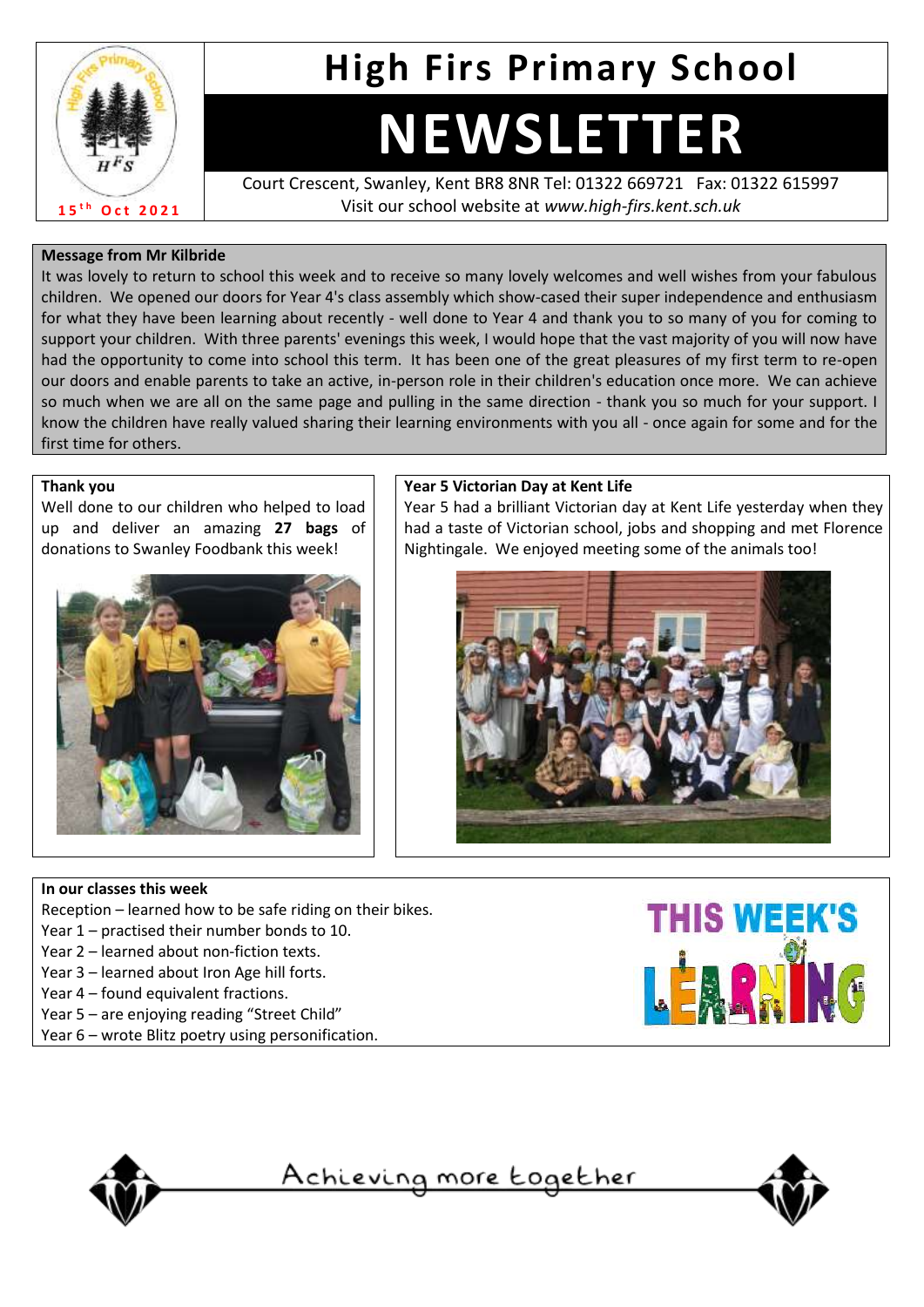#### **Special Mentions**

This week, our special mentions go to:

- Stanley W fantastic phonics.
- $\bullet$  Willow W super name writing.
- Lennie J great topic work.
- Roman  $T$  super computing skills.
- Clark RW & Isabella O great postcards written about the seaside in the past.
- Harry M increased effort, especially in Maths.
- Karina C great effort in all areas of learning.
- All of Year  $4 a$  fantastic assembly.
- Harrison A his careful presentation about Tudor clothing.
- All of Year  $5 a$  great day at Kent Life.
- Lauren McI fantastic home learning about WW2: a collage of labelled photographs.
- Daniele M a brilliant Blitz poem using personification.

## **Friends of High Firs Primary School Association**

**Supporting Our Children's Education Registered Charity No. 1137633**



We raised  $f87$  from last week's Cake Raffle – thank you if you bought a ticket!

**FHF** meeting scheduled for **Monday 18th October has been** cancelled - we will confirm rescheduled date soon!



**BREAKER - JUST FOR ONE DAY!** 

Choose up to four rules below to break on FRI 22<sup>ND</sup> OCTOBER. You have to pay a 50p "fine" for every rule you break! Pay 50p per rule / £2 maximum on Friday 22nd October. All funds raised for Friends of High Firs

You must wear a yellow school jumper.

You must not wear trainers to school.

You must wear matching socks.

You must not have squash in your water bottle.

You must not have a tattoo.

You must use your school branded rucksack.

You must not have coloured or wacky hair.

You must only eat a healthy snack (if you break this rule it must still be nut-free, please)

You must not paint your nails.







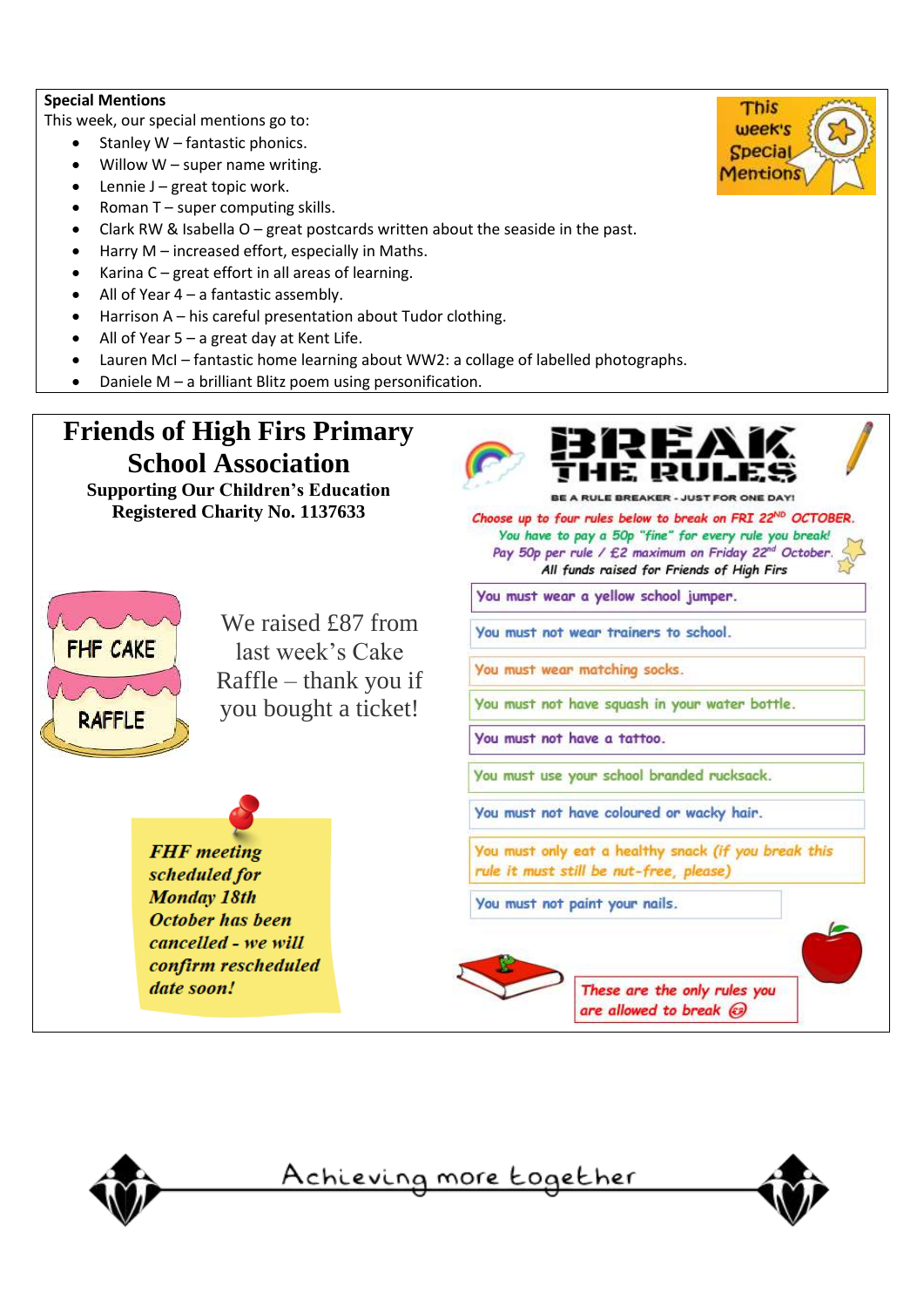| HOUSE POINTS    |                  |                   |                              |
|-----------------|------------------|-------------------|------------------------------|
|                 | <b>This Week</b> | <b>Term Total</b> | <b>Top Scorers this week</b> |
| <b>BEECH</b>    | 98               | 534               | Josue & Harrison A           |
| <b>CHESTNUT</b> | 84               | 532               | Lottie W & Grace F           |
| <b>OAK</b>      | 98               | 562               | Tunde, Sadiya & Beatrice G   |
| <b>ASH</b>      | 91               | 451               | Daisy S & Jack B             |

#### **Register Rabbit**

Congratulations to this week's winners of Register Rabbit for their excellent attendance: YEAR 2

YEAR 5

#### **Patient Voice Competition**

Covid-19 has and continues to affect our High Firs community in different ways. Through class discussions, circle times and PSHE lessons this term, we will be exploring impacts of Covid-19, positive and negative, with the children to find different ways to express recent events.

With the presence of Covid-19 very much in their minds, The Oaks Surgery's Patient voice committee is also exploring this within the community. They are hosting their next Health Event to be held via Zoom on 11th November from 7.30 to 9.30pm which will focus on



"Wellbeing after C Covid-19, which is open to all, details can be found on The Oaks website. They have invited speakers from the *One You* Team from Sevenoaks DC who will give advice on maintaining a healthy weight, smoking cessation, exercise programmes etc, all with the aim of equipping people to be at their fittest to fight this disease.

They are also very keen to ask our children about Covid-19, its effect on them, their families, their happiness etc. and are running a competition asking children to either write a poem, a story or do a drawing to depict how Covid-19 has affected their lives, their outlook or themselves personally. All poems, drawings and stories will be looked at by The Mayor of Swanley and they would also like to put some entries up in The Link (the Library) in Swanley to share with the rest of our community. If your child would like to get involved, please send in your child's creation to class teachers by **Wednesday 20th October**. By doing so, you give your permission for your child's competition entry and details to be shared with The Oaks and for their work to be displayed in The Link. Please contact Miss Allen if you have any queries.

*INSET DAYS No children in school Tues 4 Jan 2022 Fri 27 May 2022 Mon 27 June 2022*

**Next week in school**

Sat 16 October Grounds & Gardening Morning - 9.30am to 12.30pm

Weds 20 October Yr5 Class Assembly – 10.15am

Friday 22 October FHF Break the Rules day